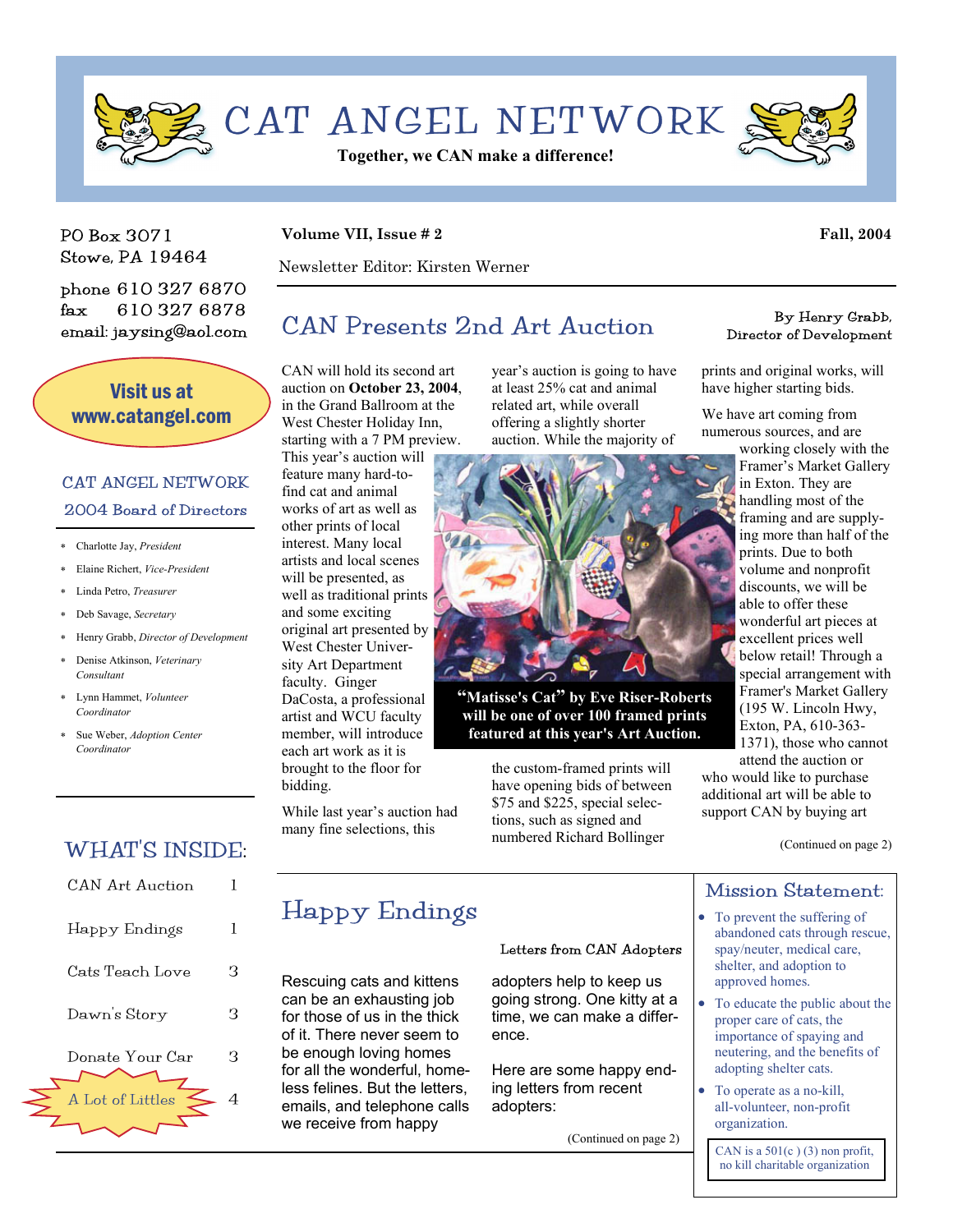## CAN Presents 2nd Art Auction (continued)

between October 16th and 30th. Simply tell the sales representative that you are there to support Cat Angel Network. An amazing 20% of your total purchase price will be donated to CAN at the end of the two week period!

During the preview hour, hot and cold hors d'oeuvres will be served in abundance, as well as coffee and dessert. A cash bar will be available, with each attendee receiving a coupon for one free drink. A silent auction will also be held during the preview hour.

Tickets are \$20 individually or \$35 for a set of two, if purchased prior to October 15th. After that date, tickets are \$25 individually or \$40 for a set of two. You may purchase your tickets by filling out the order form (see right) and sending payment to: Cat Angel Network, attn. Tickets, PO Box 3071, Stowe, PA 19464.

Advance purchase tickets will be held in your name at the door for you to pick up as you enter the auction, or, if you prefer, send a self addressed, stamped envelope along with your payment and we will mail your tickets to you.

DIRECTIONS: The Holiday Inn West Ches-

|                   | <b>CAN 2004 ART AUCTION TICKET ORDER</b>                                                                                                  |
|-------------------|-------------------------------------------------------------------------------------------------------------------------------------------|
| Name:             |                                                                                                                                           |
| Address:          |                                                                                                                                           |
| City, State, Zip: |                                                                                                                                           |
| Phone:            |                                                                                                                                           |
| 1 Ticket          | \$20 enclosed (\$25 after October 15 <sup>th</sup> )                                                                                      |
| 2 Tickets         | \$35 enclosed (\$40 after October 15 <sup>th</sup> )                                                                                      |
| 3 Tickets         | Add \$17.50 for each additional ticket<br>prior to Oct 15 <sup>th</sup> (\$20 for each<br>additional ticket after Oct. 15 <sup>th</sup> ) |

ter is located just south of West Chester near the intersection of 202 and High St. Coming from the south, the Holiday Inn will be located on your right just as you approach the 202 bypass for West Chester. Coming from the north, you should take the High St. Exit, which directs you right (north), back toward West Chester. Make a hard left and head south (away from West Chester). The Holiday Inn will be on your left.

# Happy Endings (continued)

Dear CAN:

Do you remember Mia (beautiful, sleek and shiny back kitty)? Well, I'm sending you a picture of her, very much at home in the crib we keep for our grandkids when they visit. We take her to our home in Bethany Beach, DE every time we go. She hates the carrier and the ride, but once there, she is very happy. Mia and our dog Fred are quite good friends – Freddie lets her sleep on his bed (or rather she chases him away!) We love our dear Mia! We thank you every day for her and we're so pleased to see the wonderful progress of Cat Angel Network. Sincerely, Marie Nigro

#### Dear CAN:

We adopted an orange and white female called "Conchita" (now called "Peaches") about a year ago. She was warm and darling from the moment we met her and has been such a wonderful fit for our family of two other rescued cats, one dog and two little girls. Peaches is SO gentle and

tolerant with the children, always choosing to be in the middle of the action. She has helped heal my sorrow from the untimely death of my favorite cat and has been a real companion to me. Peaches has been and continues to be a GREAT gift to our family. Thank you for bringing us together.

The Herr Family

"We love our dear Mia! We thank you every day for her and we're so pleased to see the wonderful progress of Cat Angel Network."

#### Hi, Cat Angels:

Just thought you'd like to see a picture of two former CAN residents. We adopted them in 2002. You probably knew them as "Outback Girl" and "Major". We've since renamed them "Sheila" (Australian slang for Woman) and "Tom" (David Bowie's

*Major Tom*). Both are doing well and living large here in Limerick. Sheila is the reserved type who greets our guests and sometimes reminds them with a wee nip that she wants some attention. Tom is so mischievous – always where he shouldn't be, stealing the food of others, and shamelessly seeking attention by rolling on his side with a soft meow saying "Pet me." Both love to be groomed and are such a treat to be with. We're SO glad we took your advice to adopt them together.

The Foss Family



We'd love to hear from you! Email us at jaysing@aol.com or drop us a line at our PO Box.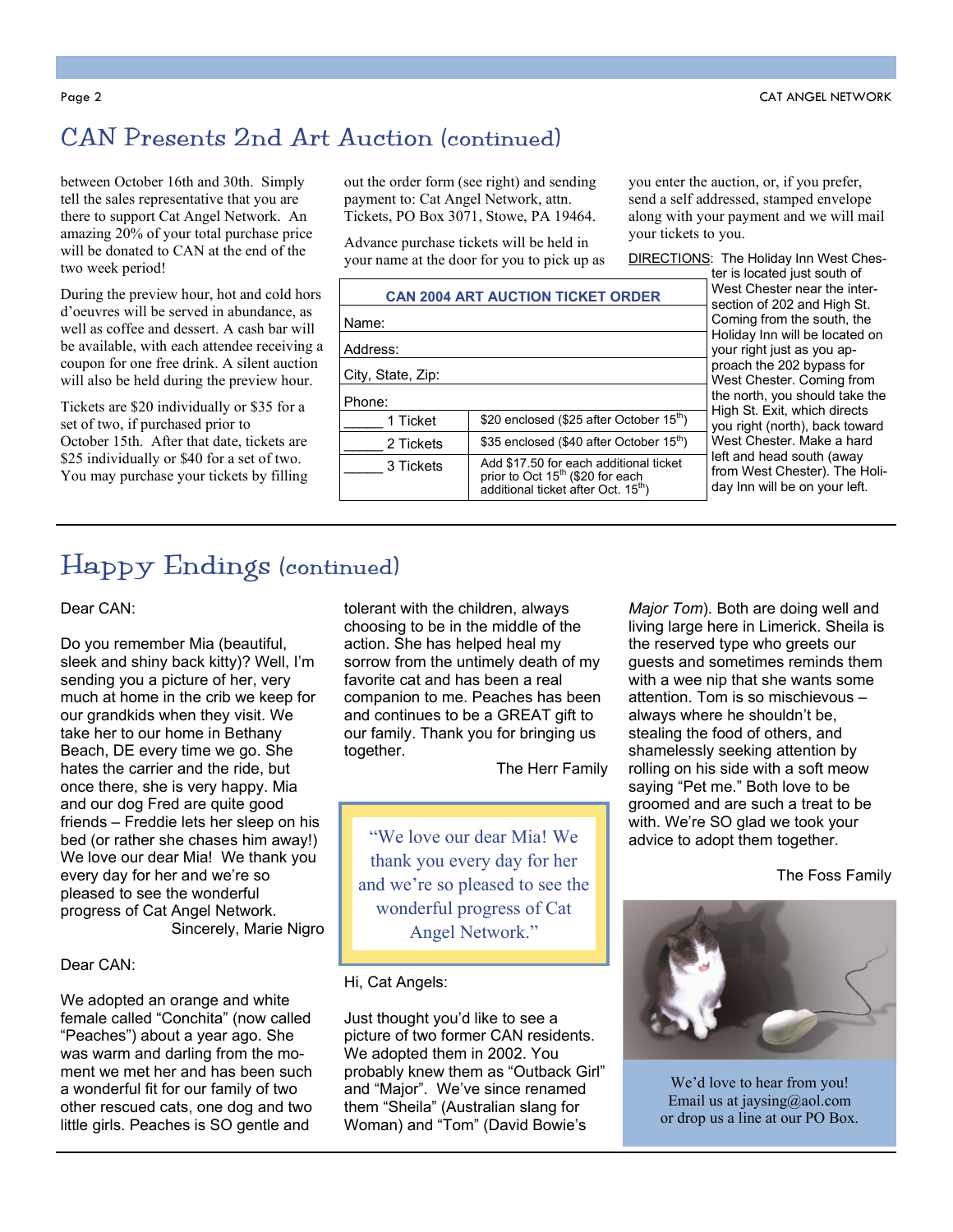### Cats Teach Children About Love By Pam Salem-Warfield, Adopter

After reading the article in the last CAN newsletter about being pregnant while having cats, I felt inspired to share with others the wonderful experience of my family.

My husband and I had two cats when we found out we were expecting (Ben, who at the time was 10-years-old, adopted at age 8 from Cat Angel Network, and Patches, who was about five-years-old at that time.) It never occurred to us to get rid of our 'boys" – after all, they were our first babies! The only two things that changed were 1) I handed over cat litter duties to my husband while I was preg-

#### nant, and 2) our cats soon had one more person to love and to love them.

Let me jump ahead about the relationship that our daughter Carlee (now almost three-years-old) has with Ben and Patches. When she talks about her family, Ben and Patches are always included. Ben joins in during play time and Patches has taken on the role of night time routine supervisor. When Carlee is getting ready for bed, Patches is right there with us, and if he isn't she calls for him! Carlee helps feed them at dinner time and believes they are "her cats." The bond between them is a wonderful

thing. Our "boys" have helped teach her many things such as how to be gentle, and about the responsibility of helping to feed them their dinner. Most of all, they have taught her about love and kindness. And she will be the first to tell you they love her and she loves them.

One last thing: When Carlee was a baby and I was up throughout the nights walking the floor and rocking her to sleep, my cats were right there with me to keep me company. I truly feel that the boys even took their shifts!

My cats *know* they are loved and in return they share their love with us.

# Dawn's Story

If you have ever wondered whether your donation to CAN really makes a difference, please take a moment to read the following story. It tells of just one of the dozens of calls we received on a typical day this past summer. It would break your heart to hear of so many cats and kittens in our area that are victims of injury, abandonment, abuse, starvation, or disease. Typically, the cat requires expensive medical care that is far beyond what the caller can provide. It's only because of you, our supporters, that we

are able to say, "Yes!" to cats like Dawn. Dawn's Story:

A desperate phone call alerted us to the plight of a pretty little tabby cat in Philadelphia. She had been injured and was limping badly, holding up her useless left paw. Neighbors in the apartment complex continued to feed the stray, but six long days passed without anyone stepping forward to get help for her dangling leg. Finally, an employee of the complex could stand the pitiful sight no longer. She got on the phone and called over 25

#### By Elaine Richert, Vice-President

vets and rescues, looking for someone to help. She told us that Cat Angel Network was the only one who agreed, no matter the cost. We named the cat Dawn for her



**Can you give Dawn a home?** 

(Continued on page 4)

# Donate Your Car to CAN

Selling a used car can be quite a hassle, and sometimes the trade-in offered by dealers is hardly more than the discount you could get with some good haggling! If you have a car that you are ready to trade in or sell, consider donating to Cat Angel Network!

We do not actually pick up the car, but, like most other non-profits, are registered through a company called V-DAC. To donate, simply go to www.v-dac.com and follow the instructions. Once you have filled out your donation information, they will contact you and arrange to pick up the vehicle. After this, they wholesale the vehicle and give Cat Angel Network a significant percentage of the profits. This percentage varies with the ultimate sale price of the vehicle, but our profits can be substantial. V-DAC strives to take as many vehicles as

#### By Henry Grabb, Director of Development

possible, but they sometimes do reject donations where the handling cost of the vehicle exceeds the expected wholesale price.

In return for your donation, you are able to take a tax deduction for the fair market value of your vehicle (assuming you itemize your deductions). Full details of the program and tax information are available on the V-DAC website.